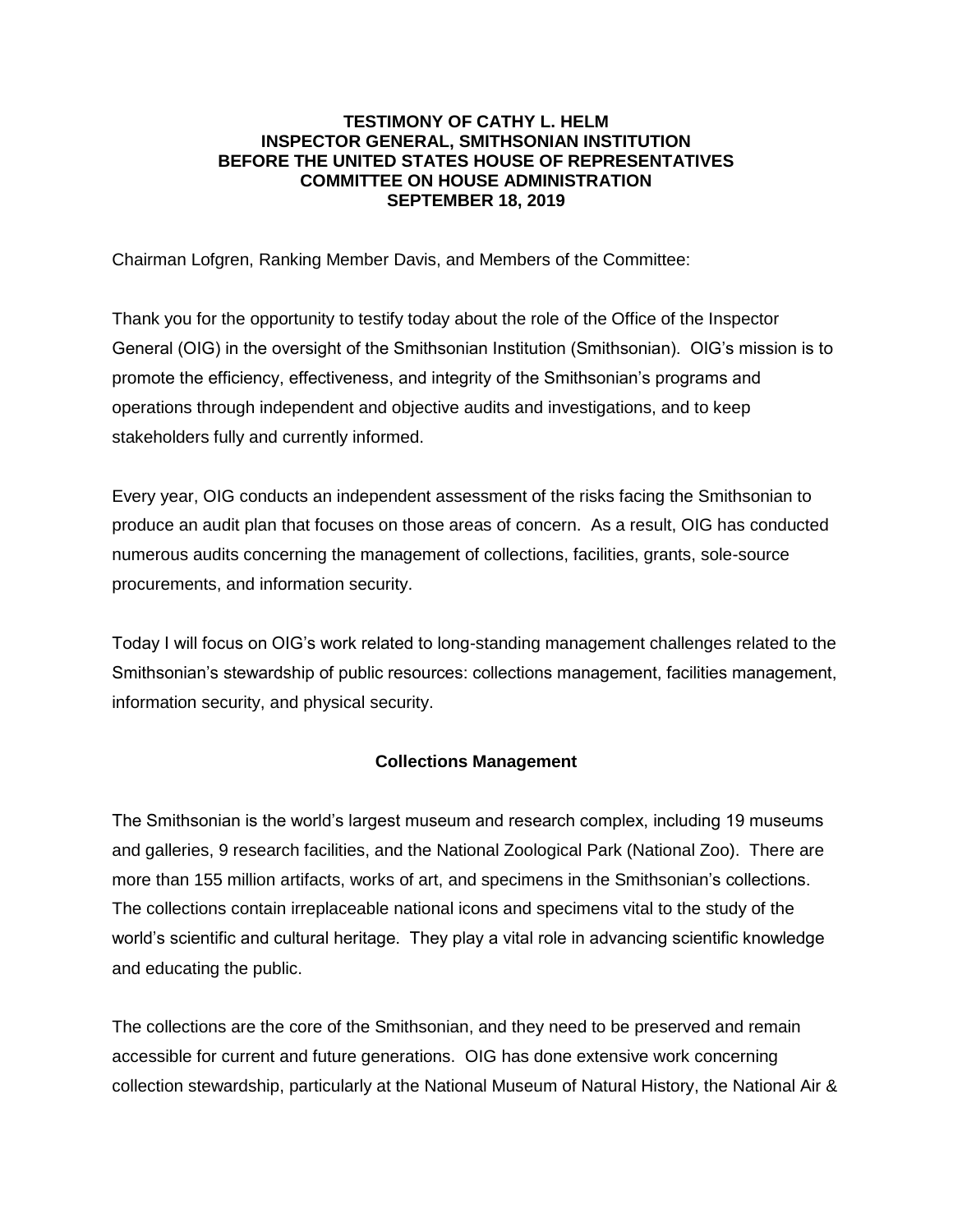Space Museum, the National Museum of American History, the National Museum of the American Indian, and at Cooper-Hewitt, Smithsonian Design Museum. OIG audits found a pattern of inadequate preservation practices, insufficient inventory controls, and security of collections that did not meet Smithsonian standards.

In 2015, OIG reported that the Smithsonian faces challenges to fully implement the plan that is to ensure the proper storage of its collections because of its estimated cost, \$1.3 billion in 2013 dollars, over 30 years, and the need to balance competing demands to fund other capital projects. At the time of this audit, the Smithsonian had completed the first comprehensive survey of the condition of the spaces used to store collections, and that survey found approximately 30 percent of collections storage spaces were optimal, 20 percent were acceptable, but 50 percent were unacceptable. In addition, the Smithsonian had made progress towards creating digital images and electronic records of its collections, but significant work remains. This digitization initiative will help the Smithsonian to achieve important goals, such as to broaden access to the collections by making them available to view online and strengthen inventory control through improved electronic record keeping.

Although OIG's recommendations from these audits have been addressed, collection management will always be a challenge for the Smithsonian as collections grow and age, preservation standards change, and technologies evolve. OIG is currently conducting an audit of the Smithsonian's newest museum, the National Museum of African American History and Culture, to assess the extent to which the museum has an inventory process and accurate and complete collections records.

#### **Facilities Management**

The Smithsonian faces long-standing issues involving deferred maintenance for its more than 600 facilities. Deferred maintenance refers to maintenance and repair activities that were not performed when they should have been. About half of the major buildings are more than 35 years old, and 6 are designated as National Historic Landmarks. The Smithsonian generally uses federal appropriations to pay for the maintenance of its facilities. But when the amount of work needed exceeds the funds available, the Smithsonian must defer some or all of the work. In fiscal year 2017 the deferred maintenance backlog was \$937 million.

2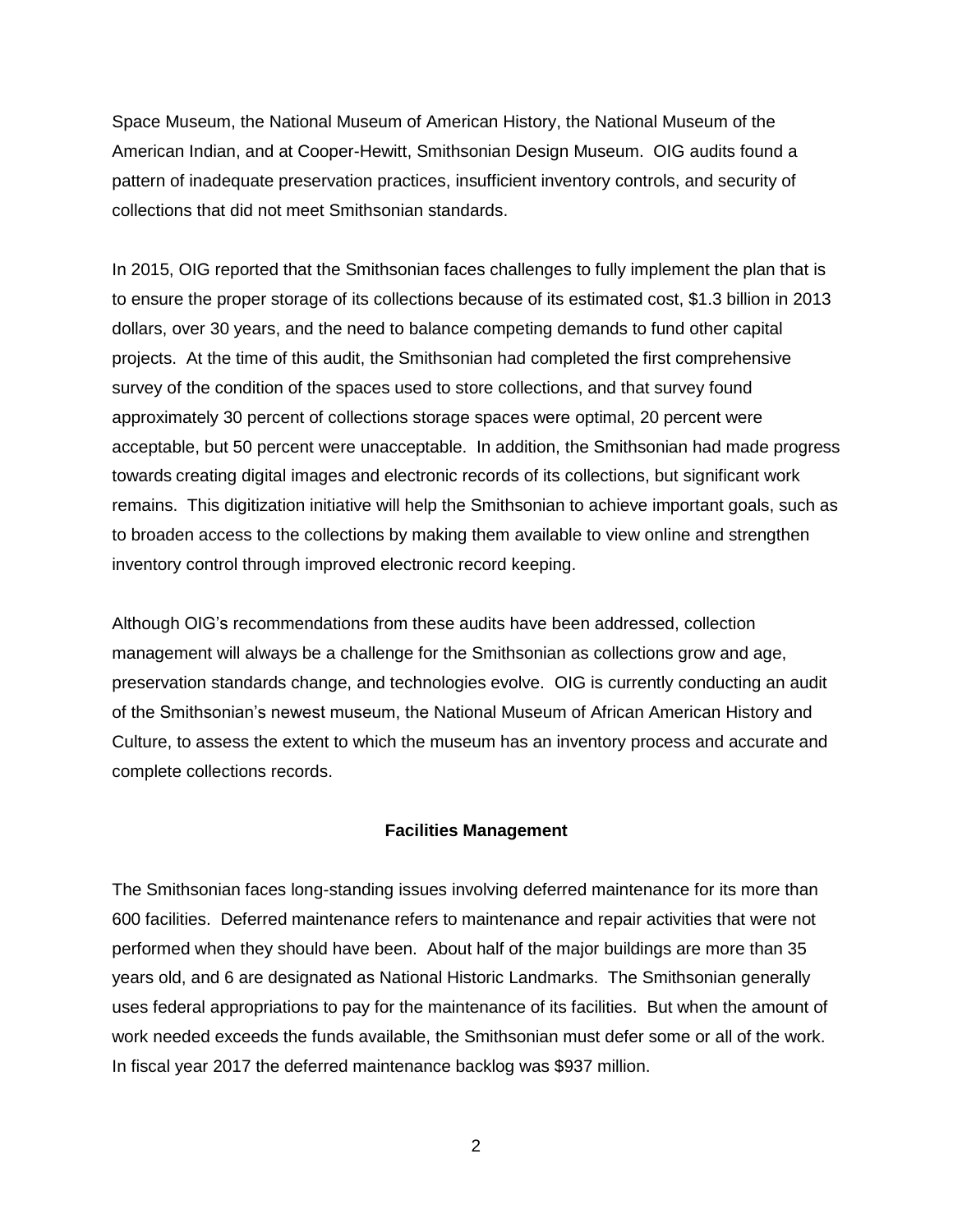In 2016, OIG reported that the Smithsonian has not reduced the backlog of deferred maintenance because it is spending less than the recommended amounts to maintain the condition of its facilities. The National Research Council recommends that government-funded organizations annually spend 2 to 4 percent of the current replacement value of their facilities on maintenance. For example, the Smithsonian estimated that it would need to spend between \$169 million (2 percent) and \$338 million (4 percent) in fiscal year 2017 to keep up with needed maintenance. However, the Smithsonian has been spending approximately 1 percent on maintenance annually. In its budget request for fiscal year 2020, the Smithsonian requested \$84.5 million, about half of the lowest estimated need. Given the disparity, the deferred work will continue to grow.

Deferring maintenance work can reduce the overall life of facilities and may lead to higher costs in the long term. Eventually the work requires a major capital investment. In fact, the Smithsonian is currently working on a \$650 million capital project to revitalize the National Air and Space museum, which includes more than \$250 million of deferred maintenance as of fiscal year 2017. Since the museum on the National Mall opened in 1976, substantial degradation of the building's mechanical systems and exterior façade has occurred, posing risks to the museum's collections, staff, and visitors.

### **Information Security**

Information technology (IT) security is a growing risk for all organizations. Security breaches cost money, disrupt operations, and erode public trust. The Smithsonian has the challenge of achieving its mission to increase and diffuse knowledge, which demands openness and public availability of information, while protecting sensitive data and computer systems.

OIG conducts an annual audit of the Smithsonian's IT security program. This audit assesses the effectiveness of the information security program using Department of Homeland Security (DHS) maturity model metric, which Inspector Generals throughout the federal government use. The foundational levels of this metric indicate whether agencies have developed sound policies and procedures and the advanced levels capture the extent that agencies have institutionalized those policies and procedures. Over the past 3 years, the Smithsonian has made steady progress in improving the IT security program. In 2016, OIG assessed the program at the lowest maturity rating—level 1 of 5. By fiscal year 2018, Smithsonian management had taken

3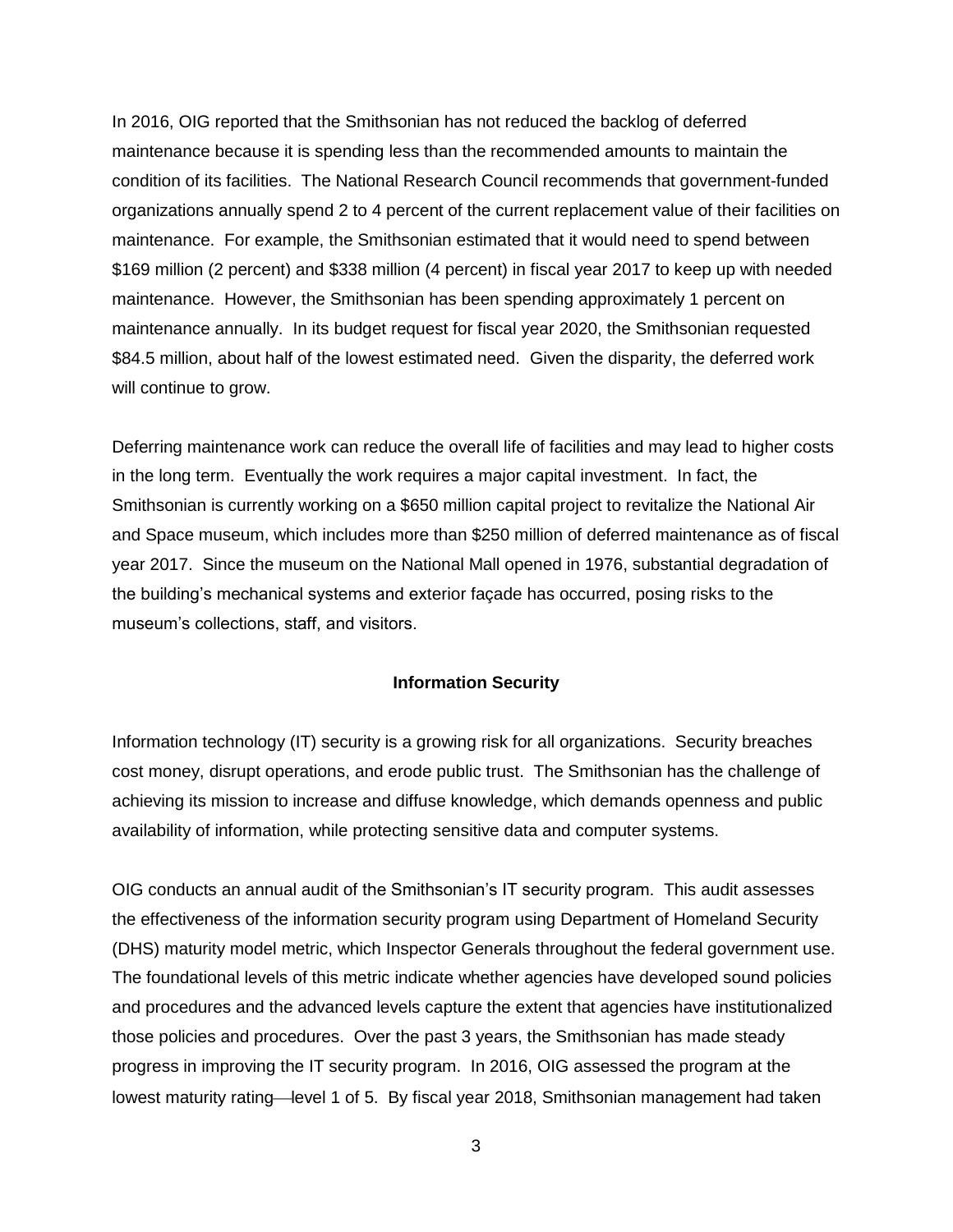steps to bring the program to level 2. However, DHS establishes a target of level 4 as effective security. Smithsonian management still has work to do on consistently implementing its policies and procedures across the whole organization.

In 2016, OIG also reported that the Smithsonian's privacy program needed significant work in the areas of privacy processes and controls. For example, the Smithsonian did not have a comprehensive inventory of personally identifiable information being collected, processed, and stored. This issue has since been addressed. The Smithsonian is still working to address one open recommendation – to conduct a privacy assessment on each information system that contains personally identifiable information. Privacy assessments are important because they help identify the risk associated with each system and the impact if the system is breached.

## **Personnel Security**

The Smithsonian's personnel security program helps ensure that the approximately 6,700 employees and 12,000 affiliated individuals who are responsible for the Smithsonian's collections, information systems, financial assets, and reputation have the appropriate character and conduct to be associated with the Smithsonian.

The Smithsonian requires almost all employees to undergo a background investigation conducted by the U.S. Office of Personnel Management (OPM). The Smithsonian also requires that many affiliated individuals who are not employees undergo an OPM-conducted background investigation if their work with the Smithsonian lasts more than 30 days and if they have unescorted access to staff-only areas.

In an audit completed last year, OIG found that all sampled Smithsonian employees and affiliated individuals who were hired or joined the Smithsonian in 2015 received a preemployment background investigation, but the Smithsonian has no assurance that most employees obtained the required level of post-employment background investigation. OIG could determine that only 35 percent of the sampled employees had received the required level of post-employment background investigation. Further, OIG found that the Smithsonian did not always schedule or promptly schedule post-employment background investigations with OPM.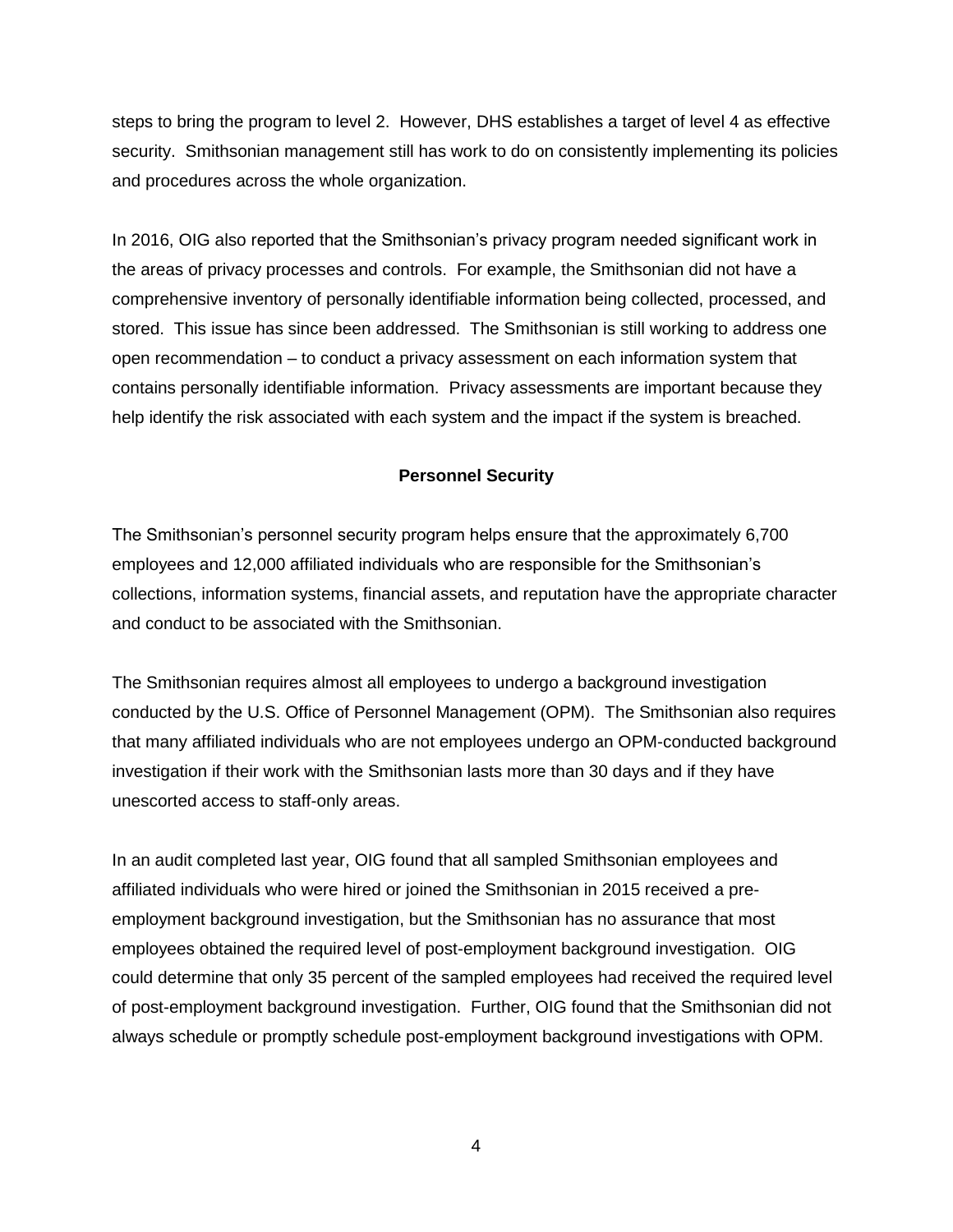OIG also found that in accordance with its policy, the Smithsonian did not conduct background investigations on the approximately 380 locally hired employees at the Smithsonian Tropical Research Institute (STRI) in Panama. These individuals represent an estimated 90 percent of STRI's employees. Although STRI management stated that, starting in January 2017, STRI began reviewing Panamanian police records provided by the local hires prior to being employed, this practice has not yet been included in the Smithsonian's policies or procedures.

In addition, OIG found that the Smithsonian granted computer network access to more than 500 affiliated individuals who had not received background investigations, and nearly a quarter of those individuals had remote access, increasing the risk that the Smithsonian's IT network could be compromised.

Finally, OIG estimated that the Smithsonian could realize about \$165,000 annually in savings if it used OPM's Automated Tool to establish the required post-employment background investigation for its retail employees. Using this tool, retail employees would require a low-level background investigation in contrast to the more costly moderate level investigation they now receive. This potential annual savings is nearly one-third of the total amount the Smithsonian spent on all background investigations in fiscal year 2016.

### **Physical Security**

The Smithsonian relies on its security guard force to ensure the safety of its staff and visitors. In today's world, the importance of a skilled, well-trained security guard force is more important than ever. Last year, OIG completed an audit of the Smithsonian's training and standards for its armed security guard force and its oversight of its unarmed contract guards.

The Smithsonian's Office of Protection Services (OPS) requires new security guards to attend basic training classes before they can become armed guards. However, OIG found that, from 2014 to 2016, 74 percent of new security guards were allowed to graduate without completing all basic training instruction, and individual guards had missed 1 to 6 days of instruction.

OIG also compared the basic training provided by OPS with a set of minimum standards developed by the Interagency Security Committee (ISC) for armed security guards. Although the Smithsonian is not required to meet these standards, they are recognized as best practices

5